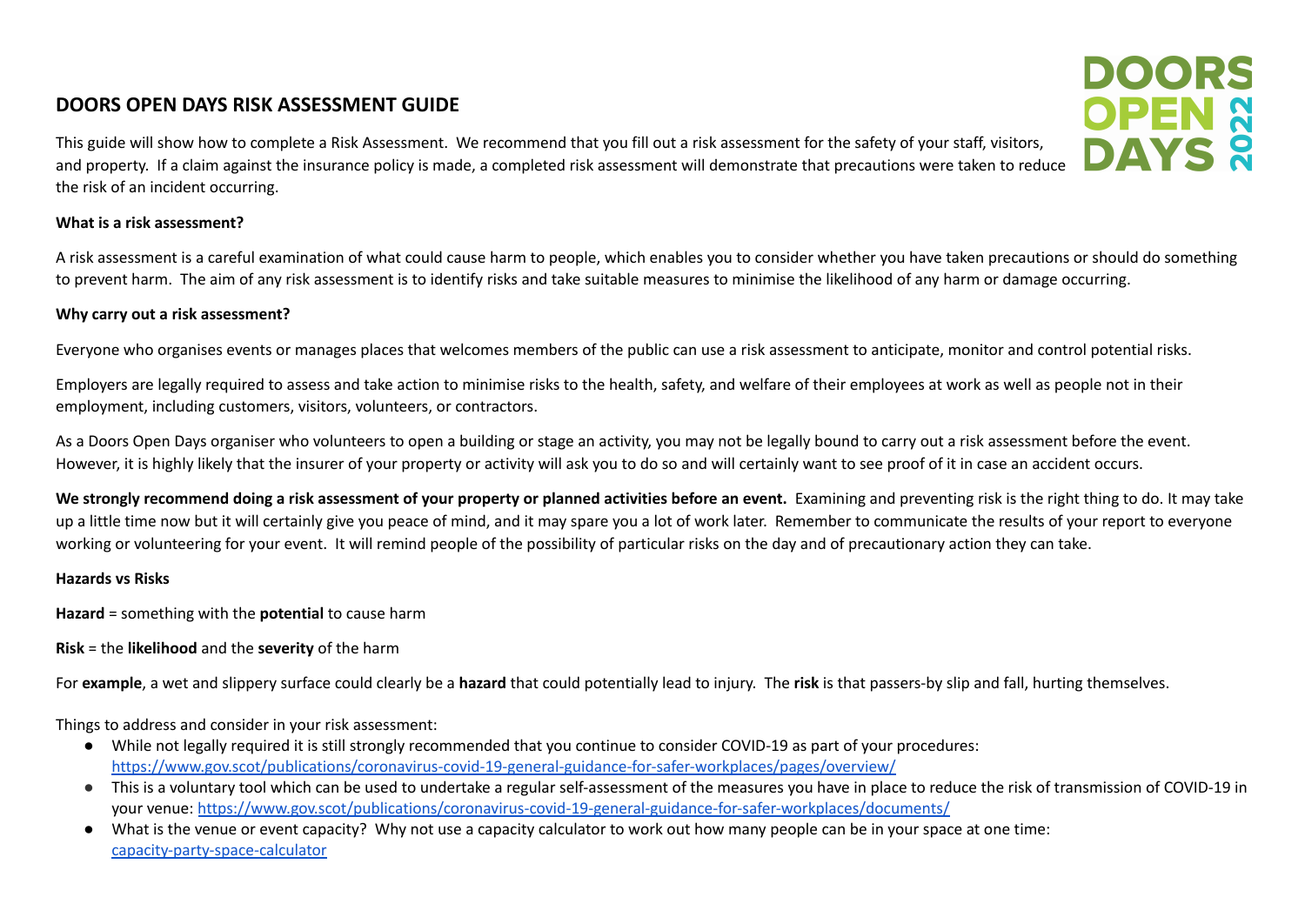#### **Delivery checklist**

- 1. Venue: tell your insurer that you are taking part in Doors Open Days and tell them as many details as possible date, capacity, risks etc
- 2. Walk leader: register your event with the regional coordinator, and take part in Scottish Civic Trust volunteer training
- 3. Before the event day: Fill in a risk assessment
- 4. Before the event day: Share the risk assessment with your team and staff, and make plans to implement all the precautions
- 5. On the event day: check that all precautions are in place, and no new risks or hazards need be added
- 6. After your event day: review the risk assessment and note any changes for future years, and file for future reference

Attached are a few examples of risk assessment forms and a blank form to complete. If you have any questions please email [dod@scottishcivictrust.org.uk](mailto:dod@scottishcivictrust.org.uk).

### **Doors Open Days: Sample Risk Assessment 1**

Event to be assessed: *Visit to a historic church* Date of Assessment: 10th August 2020

Name of assessor: Anne Organiser Organisation: Church volunteers

| Activity / process /<br>occupation                                                                                                   | Step 1<br>What hazards to health<br>and/or safety exist?                                                                                                                                     | Step 2<br>What risks do they pose to<br>volunteers/staff and visitors?                                                                                                                                                                 | Step 3a<br>Precautions already taken?                                                                                                                                                                                                           | Step 3b<br>Risk level<br>achieved?<br>(High, Med,<br>Low) | Step 4<br>Are additional measures necessary?                                                                                                                                                                              |
|--------------------------------------------------------------------------------------------------------------------------------------|----------------------------------------------------------------------------------------------------------------------------------------------------------------------------------------------|----------------------------------------------------------------------------------------------------------------------------------------------------------------------------------------------------------------------------------------|-------------------------------------------------------------------------------------------------------------------------------------------------------------------------------------------------------------------------------------------------|-----------------------------------------------------------|---------------------------------------------------------------------------------------------------------------------------------------------------------------------------------------------------------------------------|
| Members of the<br>public visiting a<br>church, including<br>rooms not normally<br>open to the public.<br>Exhibition in back<br>room. | Trip hazards:<br>1.<br>uneven ground by<br>entrance<br>2.<br>Narrow passage<br>leading to back<br>rooms where<br>exhibition is being<br>held.<br>Broken step further<br>-3.<br>along passage | Members of the public may<br>trip on the uneven ground or<br>where the tarmac changes to<br>rough ground.<br>Overcrowding in back room<br>2.<br>and along passage leading to<br>accidents.<br>Member of the public could<br>3.<br>trip | Guides informed of<br>rough ground and<br>lighting. Lighting to be<br>switched on in advance<br>of tour group's arrival.<br>Numbers restricted to<br>25 at any one time.<br>Door locked to prevent<br>3.<br>access (fire exits not<br>affected) | M                                                         | 'Welcome' steward to warn<br>1.<br>members of the public and a sign<br>placed by rough ground.<br>Steward in back room will monitor<br>2.<br>visitor numbers and restrict access<br>where necessary.<br>None needed<br>3. |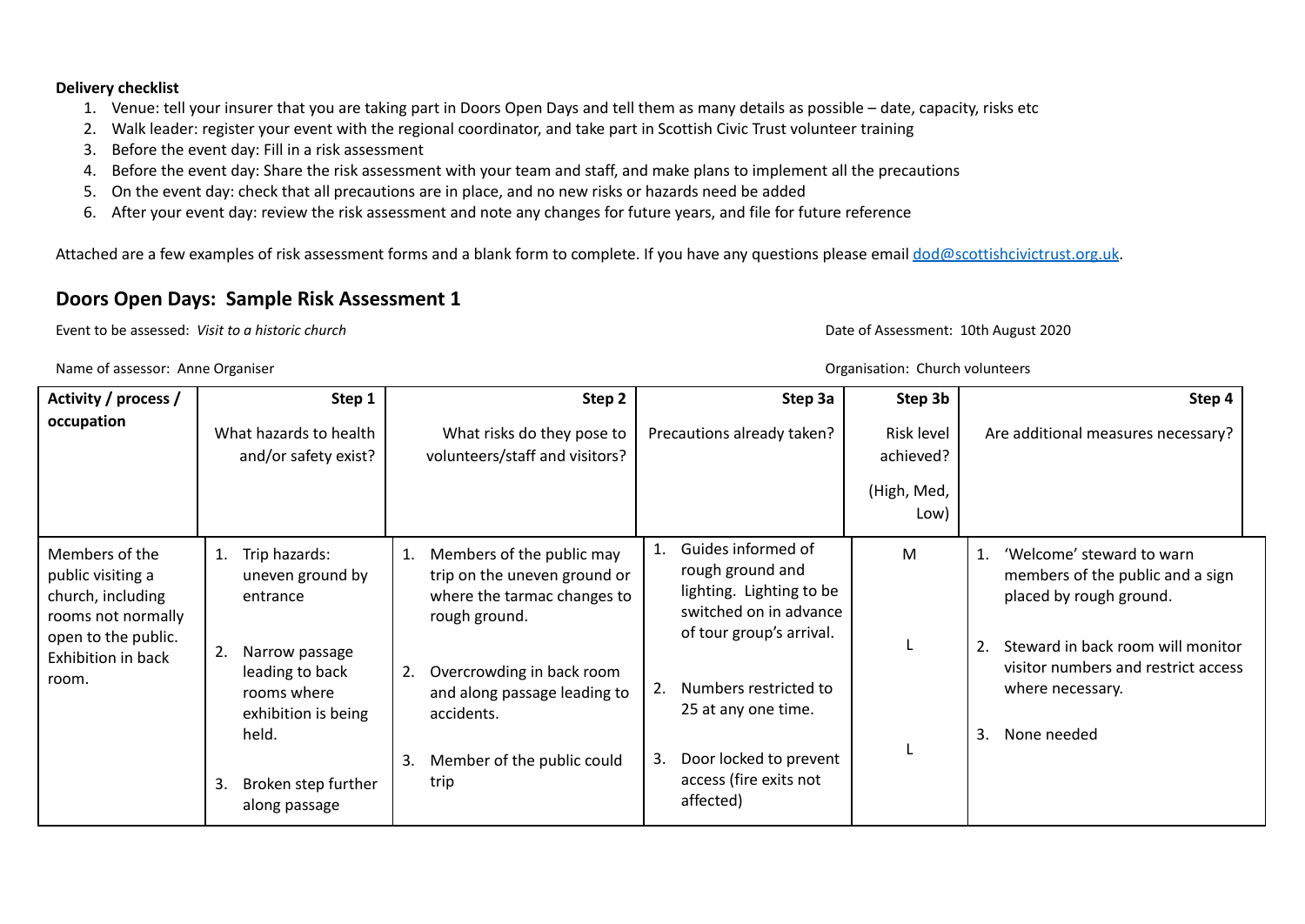## **Doors Open Days: Sample Risk Assessment 2**

Event to be assessed: Walking Tour in City Centre<br>
Bate of Assessment: 15 May 2015

Name of assessor: Sarah Organiser Channel Channel Channel Channel Channel Channel Channel Channel Channel Channel Channel Channel Channel Channel Channel Channel Channel Channel Channel Channel Channel Channel Channel Chan

| Activity / process /                                                | Step 1                                                         | Step 2                                                                                                                                  | Step 3a                                                                                                                                                      | Step 3b                 | Step 4                                                                                                                                                                              |
|---------------------------------------------------------------------|----------------------------------------------------------------|-----------------------------------------------------------------------------------------------------------------------------------------|--------------------------------------------------------------------------------------------------------------------------------------------------------------|-------------------------|-------------------------------------------------------------------------------------------------------------------------------------------------------------------------------------|
| occupation                                                          | What hazards to health<br>and/or safety exist?                 | What risks do they pose to<br>volunteers/staff and visitors?                                                                            | Precautions already taken?                                                                                                                                   | Risk level<br>achieved? | Are additional measures necessary?                                                                                                                                                  |
|                                                                     |                                                                |                                                                                                                                         |                                                                                                                                                              | (High, Med,<br>Low)     |                                                                                                                                                                                     |
| Walking tour around<br>the city. Stopping at<br>points of interest. | Trip hazards:<br>1.<br>uneven ground<br>along the way          | Members of the public may<br>1.<br>trip on the uneven ground.                                                                           | Check the route and<br>$1_{\cdot}$<br>avoid any severe<br>hazards.                                                                                           | M<br>H                  | 'Welcome' to warn members of<br>1.<br>the public and advise them to be<br>careful. Highlight any hazards on<br>the way.                                                             |
|                                                                     | <b>Busy Roads</b><br>2.<br>Long Walk may be<br>3.<br>Strenuous | Members of the public may<br>2.<br>be hit by a vehicle if not<br>paying attention.<br>Member of the public may<br>3.<br>push themselves | Select roads that are<br>2.<br>less busy, select times<br>that at less busy and<br>use pedestrian<br>crossings where                                         |                         | Only speak to the group when all<br>2.<br>members of the public are in a<br>safe gathering space. Do not<br>speak when crossing roads.                                              |
|                                                                     | Distancing of group<br>4.<br>members                           | 4. Members of the tour are too<br>close to each other according<br>to social distancing<br>guidelines                                   | possible.<br>3.<br>Note how strenuous<br>the walk will be in the<br>programme.<br>Limit numbers on the                                                       | M                       | Keep an eye on all members of<br>3.<br>the public and slow the walk<br>down or take a break if necessary.<br>Keep an eye on walk member and<br>4.<br>slow down as necessary; remind |
|                                                                     |                                                                |                                                                                                                                         | 4.<br>walk; remind tour<br>members to keep<br>distance from others;<br>take names and<br>addresses of all tour<br>attendees for test and<br>project purposes |                         | everyone at the start of the walk<br>to keep distances and pause if<br>necessary to allow flow and space                                                                            |